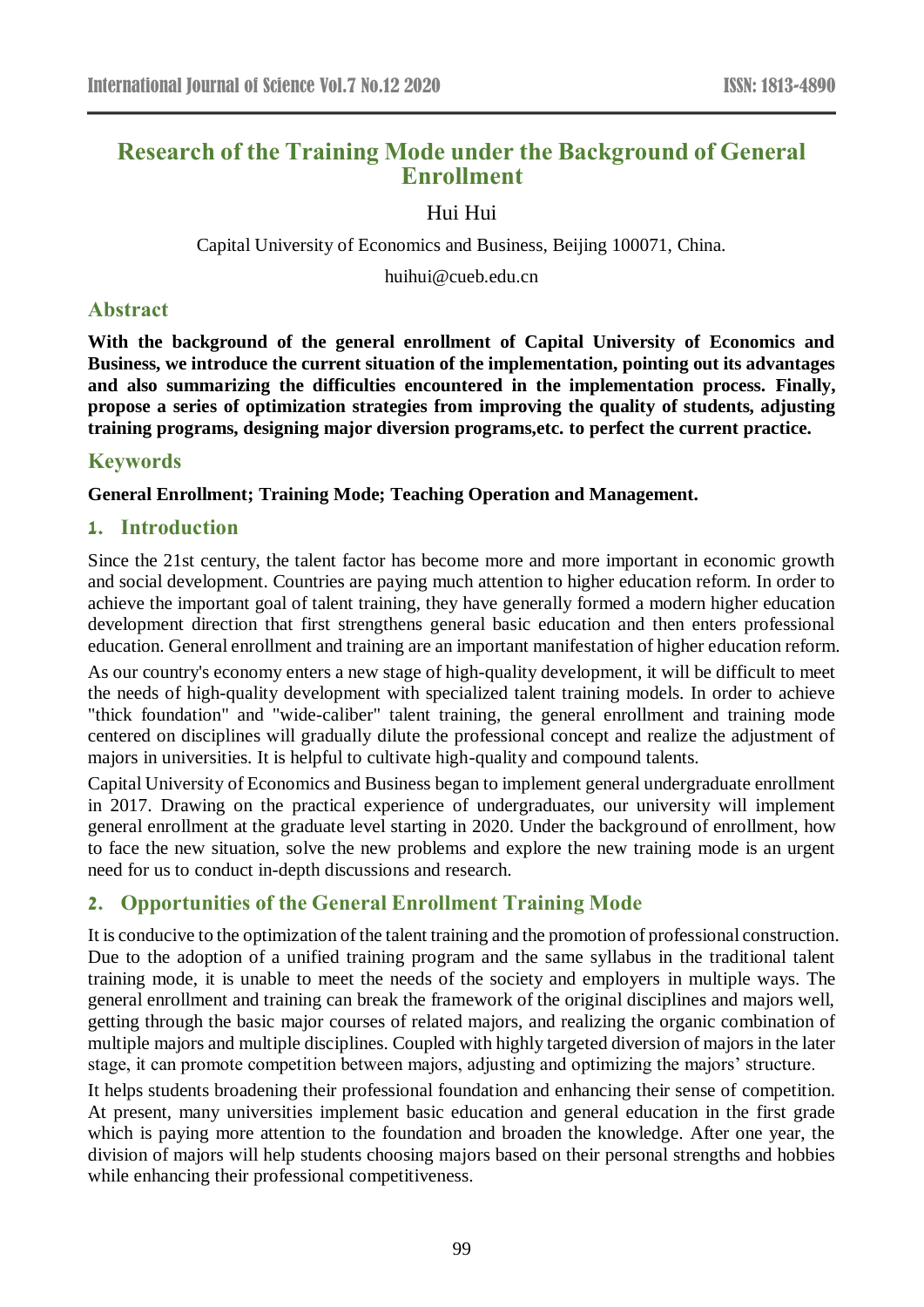It is conducive to the integration of resources for universities to achieve connotative development. Universities integrate scattered majors into disciplines which is conducive to forming an organization structure with colleges and departments. Give full play to the guidance and coordination role of colleges and departments in teaching, promote the rational allocation of teachers and teaching equipment, solve common problems such as scattered teacher resources and tight teaching facilities, and promote the coordinated use of theoretical teaching and practical teaching resources

# **3. Difficulties of the General Enrollment Training Mode**

Admissions publicity is not in place and the quality of students has declined. The mode of general enrolling has just started, so many students do not understand and even there are some misunderstandings. Especially they do not understand the major diversion policy, when they notice the unpopular majors, they decide to avoid them. If things going on like this, it will inevitably lead to a decline in the quality of the students.

The training program is unreasonable and the basic education is a mere formality. The general enrollment mode aims to cultivate compound talents with a broad and solid professional foundation and the training programs is the key. However, many universities have not perfected the corresponding training program. As a result, the students of the general enrollment have not received enough basic education, which is far from the training goal of "thick foundation".

The design of the major division scheme is not scientific. At present, the principle of major division in most universities is the combination of student's choice and school adjustment. Regardless of whether grades or choices are prioritized, it means that only students with good academic performance can choose "hot" majors. Only their grades are used as the basis for major division which seems reasonable. In fact, the grades before division can only indicate the students' academic ability which does not mean that students are suitable for the popular majors. Besides, the negligence of management after diversion affects the effect of major learning.

After students are divided into majors, some universities have not formulated supporting management systems, regardless of student management or teaching management, especially for students who have not selected the majors they are interested in. They may not be able to give full play to the students' subjective initiative in the study of the new major, and may even produce resistance. In severe cases, they may cause psychological problems and unable to continue their studies. In addition, due to the division of majors and the formation of new classes, the relationship between students is indifferent and class cohesion is not strong, which is not conducive to the construction of academic style.

# **4. Strategies to Perfect the General Enrollment Training Mode**

#### **4.1 Set Up Major Disciplines Scientifically and Perfect the Major Training Programs.**

Regarding the establishment of major disciplines and majors, it is different in universities. To rationally set up major disciplines, it is necessary to combine the professional layout of the university. While increasing the attractiveness of major disciplines, it also lays the foundation for the revision of major training programs, especially the setting of platform courses. The adjustment of the major training program should not be a mere formality, which would not only unify the basic courses of each major but also reflect the general education training goal of "wide-caliber and thick foundation".

#### **4.2 Strengthen Enrollment Publicity and Improve the Quality of Students.**

The quality of students restricts the standard of talent training which is related to the efficiency and level of a university. The general enrollment training mode has not been popularized in Chinese universities yet, and there is no relevant enrollment system. In addition, many parents and students do not fully understand the enrollment publicity. Therefore, universities should formulate a complete enrollment publicity system, setting up a group and conduct trainings to enhance the effect of consultation. At the same time, use network media and electronic brochures to offer the online Q&A activities.